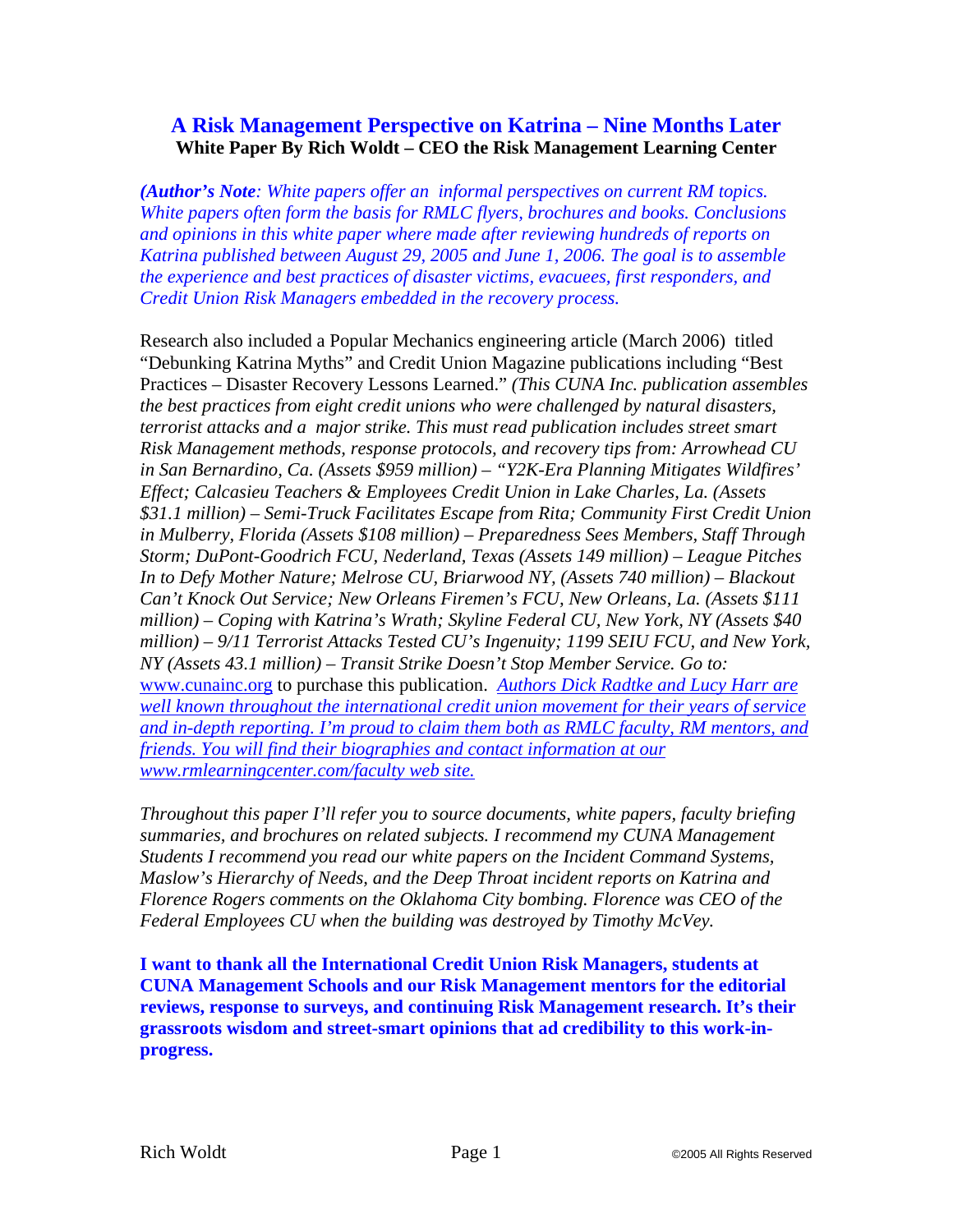#### **Katrina didn't really teach us anything we didn't already know!**

Katrina didn't teach us anything we didn't already know. After all, she wasn't the most powerful hurricane on the Saffir Simpson scale. She hit land a Category 3 with the six lowest recorded barometric pressure 902mb. Peak sustained winds 55 miles south of New Orleans were 125 miles per hour and records indicate winds in New Orleans hardly reached hurricane strength. Hurricanes Wilma (882mb) and Rita (897mb) that followed had lower barometric pressures. The peak sustained winds of Hurricane Andrew (142 mph) that struck Florida in 1992 and Category 5 Camille (200 mph) that followed a similar path through the gulf in 1960 had higher peak winds.

**So why did Katrina cause so much damage, overwhelm so many and threw the US into a frenzy of finger pointing chaos? It was primarily her' scope and scope creep.** Her radius (distance from her center to the point of maximum winds) was 30 miles – three times wider than Camille, and the breaking of levees that followed. She also approached over the shallow northern shelf of the Gulf of Mexico generating a more powerful storm surge – the water that's pushed ashore. The surge toped out in Plaquemines Parish south of New Orleans at 30 ft. and in New Orleans at 25 ft. The larger answer is she over whelmed her victims and first responders, traumatized a country, and sent a warning message to those living on any path of a future hurricane or tsunami or on the fault line of the next earthquake.

To fully understand Katrina and her aftermath, you need to have a basic understanding of trauma management. Three things (Guilt, Fear, and A sense of being out of control) underlie the trauma we experience before, during, and after any life threatening event. Every normal person watching Katrina felt guilty for not knowing what to do or how they might help. We all feared for the victims, their families, responders, pets left behind, and what such a disaster might mean to ourselves and loved ones. There was a world wide sense of being out of control exasperated by instant, on-the-spot coverage that started days before landfall August 29, 2005 and fed the world a constant reminder of futile rescue attempts. **Outright lies, misinformation, and an intense focus by the media on the devastation deepened the trauma.** We saw swamped school buses and stranded victims and heard of the raping, murders, snipers and gang executions going on at the shelters.

**In fact,** when the voluntary evacuation order went out a contra flow traffic plan was implemented (turned inbound interstate lanes outbound) and 1.2 million of the 1.5 million metro population of New Orleans were evacuated in 38 hours. The standard evacuation plans estimate it should take 72 hours to relocate that many. Within 2 hours the National Guard and Coast Guard helicopters were in the air and dozens of successful missions were flown the first day. **By the end of the week 50,000 National Guard troops had rescued 17,000 people and 4000 Coast Guard personnel saved more than 33,000.** *The choppers on the ground covered by the impassioned news media were at staging areas standing ready for duty.* **When the Superdome was cleared, six bodies not 200 were found. Four died of "natural" causes. One was ruled a suicide and one a drug overdose.** *Of the four recovered from the convention center, three died of natural causes*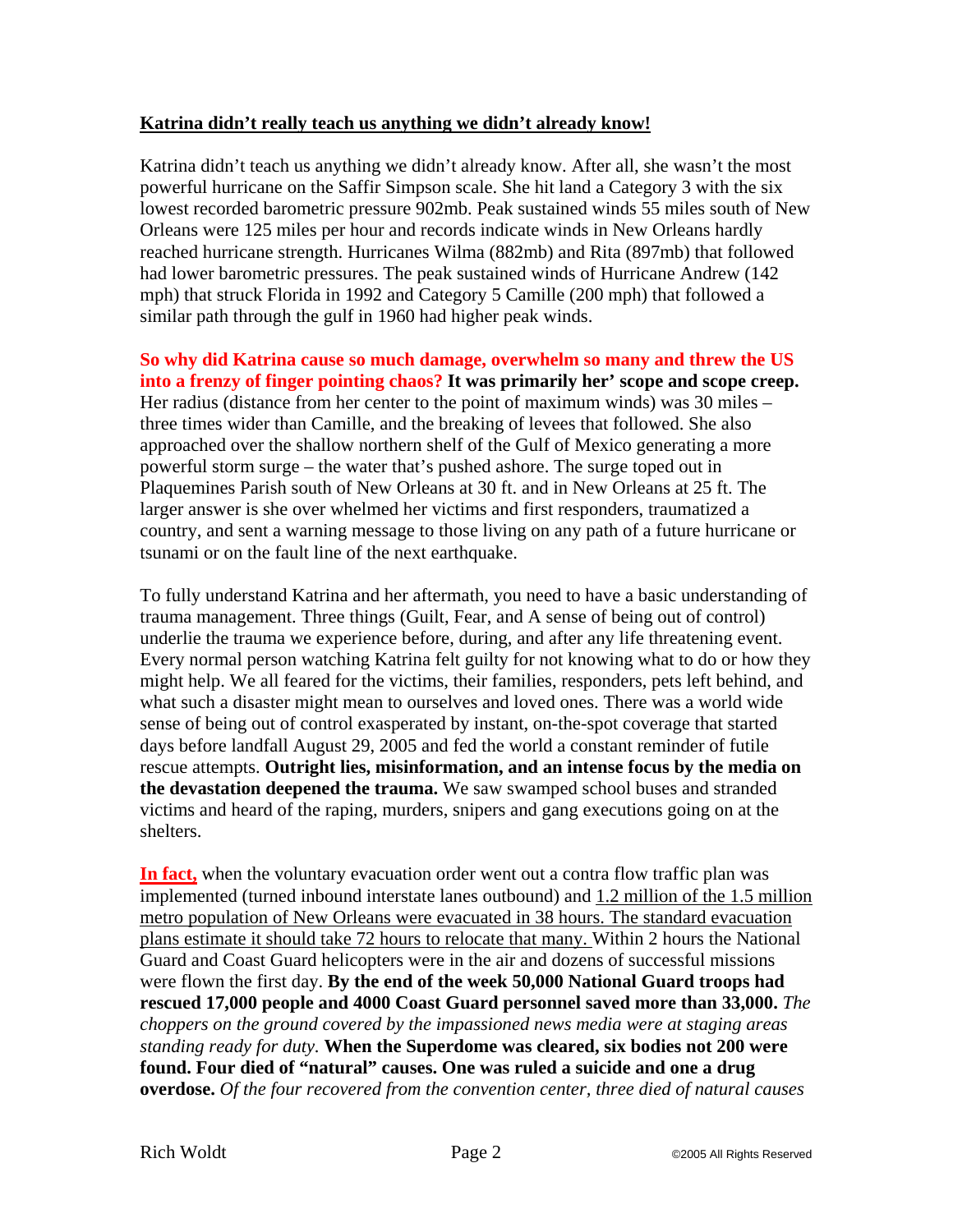*and one died of stab wounds.* **In fact, the response to Hurricane Katrina was by far the largest and fastest rescue effort in U.S. history, with nearly 100,000 emergency personnel arriving on the scene within tree days of the storm's landfall.** 

Seasoned credit union professions and volunteers from all levels of the credit union movement responded to Katrina through their "Movement," "System," "Network" and "Organizational Chains of Command." *I say this tong-in-cheek because of the terminology fights across the movement during the 80s, 90s, and through Y2K. Fights that fragmented a movement that now must recommit to its "People Helping People" philosophy, adopt standard NIMS terminology and implement a movement wide Incident Command System that compliments the ICS required of law enforcement, fire fighters, emergency government and homeland security personnel. The credit union movement was and always will be a cooperative movement and it is precisely because of that "cooperative movement philosophy that they'll continue to outshined all other organizations before, during and after any national emergency or large scale disaster.* 

While credit union movement' terminology might be irrelevant, terminology and response protocols used by incident commanders and responders must be standardized to minimize confusion and miss-understanding. Failing to understand either the Incident Command System (ICS) or speak the National Incident Management System (NIMS) language will result in inefficient and ineffective response efforts and lives lost.

• **Studies after Katrina indicate Incident Command nor NIMS were used at the local level or regional levels, consequently the overall response was chaotic, inefficient and in many ways ineffective.** Professional first responders in both the public and private sector have subsequently issued dictates making Incident Command and NIMS training a top priority. Legislation and subsequent regulations now require all law enforcement, fire fighters, and emergency governments to use Incident Command and NIMS as a standard in the future. For example, the first words spoken by law enforcement when responding to a fender bender must be; "I TAKE COMMAND!" If the fender bender remains a minor incident it will be handled as a "Single Command" with the officer handling Safety, Information, and Liaison duties. If the incident grows into something more serious, the officer will declare it to be a "Unified Command" and designate a Chief of Operations, Chief of Planning, Chief of Logistics, and Chief of Finance. The goal is to limit the number of his/her direct reports to between seven and twelve trained first responders. For more information on Incident Command and NIMS go to the R&D library at www.RMLearningCenter.com.

### **Benefits of "Organizational Structure" and The Risk Management Process:**

Risk Management is a three step process. You must first identify or be aware of an impending disaster, than measure its immediate scope and the potential for scope creep and than launch an appropriate response. I recommend you read our papers on "declaring" the level of a disaster and the "impact" of an incident on response protocols. Risk Management efforts are most effective and efficient when there is a "closed loop"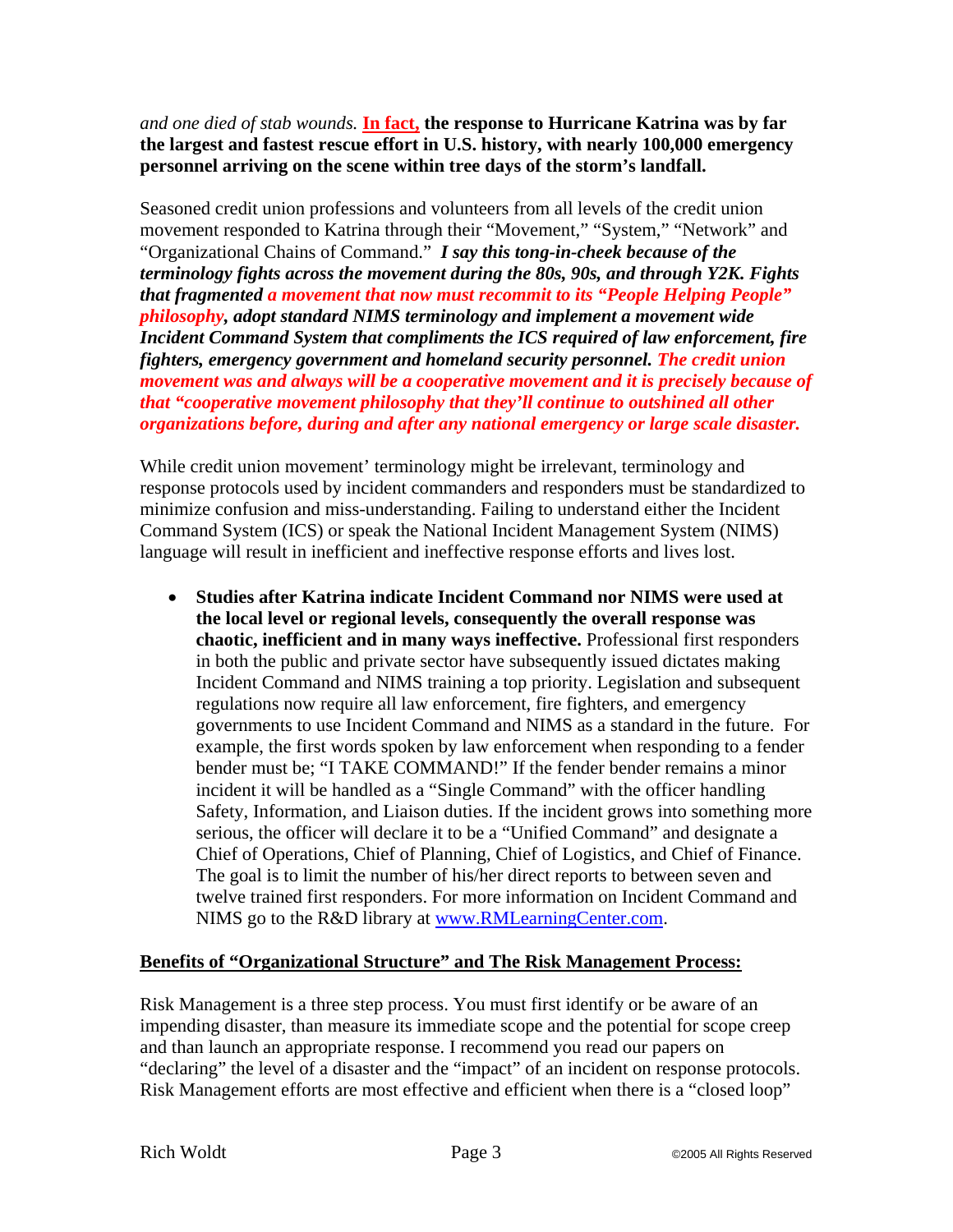feedback system between those on the front lines and their support personnel i.e. those issuing alerts, updating response protocols, and managing supply lines.

*For a better understanding of Risk Management Closed Loop Feedback Systems, review the Strategic Action Plans used during the design, development, and deployment of CUNA Mutual's International Risk Managers. Contact your League Representative and CUNA Mutual Account Relationship Managers for additional information.* 

- **During a disaster** you must maintain a closed loop feedback systems between first responders and their Incident Commander and/or the Emergency Operations Center (EOC). It also means maintaining closed loop feedback systems between all public and private sector first responders, support personnel, and community leaders.
- **During peace time** this means creating and maintaining a closed loop feedback training systems between frontline Risk Managers and those providing RM education and training. For example, at the credit union level Credit committees must be trained to monitor the impact flooding, tornados, hurricanes, wildfires, earthquakes, and man made environmental disasters can have on the credit union's Business and Real Estate loans. Supervisory committees must be trained to implement the latest and greatest internal and audit controls, and Board members must be trained to monitor the legal and liability risks associated with providing a safe, sound and secure work environment, as well as avoiding law suites based on an inappropriate or poorly conceived response to the disaster. *Refer to faculty briefings on the public to private sector training roadblocks.*
- **Federally insured financial institutions** in the US are required to designate a "Security Officer" who is responsible for the design, development, testing and servicing of appropriate security systems. *In CUNA Mutual's international markets this person is known as the Credit Union Risk Manager (CURM).* In addition to testing and maintaining the physical, alarm, and surveillance systems the CURM acts as a Risk Management resource for the Supervisory Committee, Board of Directors, security guards, and all operation personnel providing on-site training to discourage robbery, forgery, fraud and dishonesty.
- **The International Risk Management "closed loop" feedback systems** link CURMs and League' Risk Managers to Chapter' officials at the regional level, and to World Council' (WOCCU) and CUNA Mutual' Risk Managers at the international level. *This positions credit unions better than any other organization anywhere in the world, anytime in history to prepare for and respond to a natural disaster or terrorist attack.*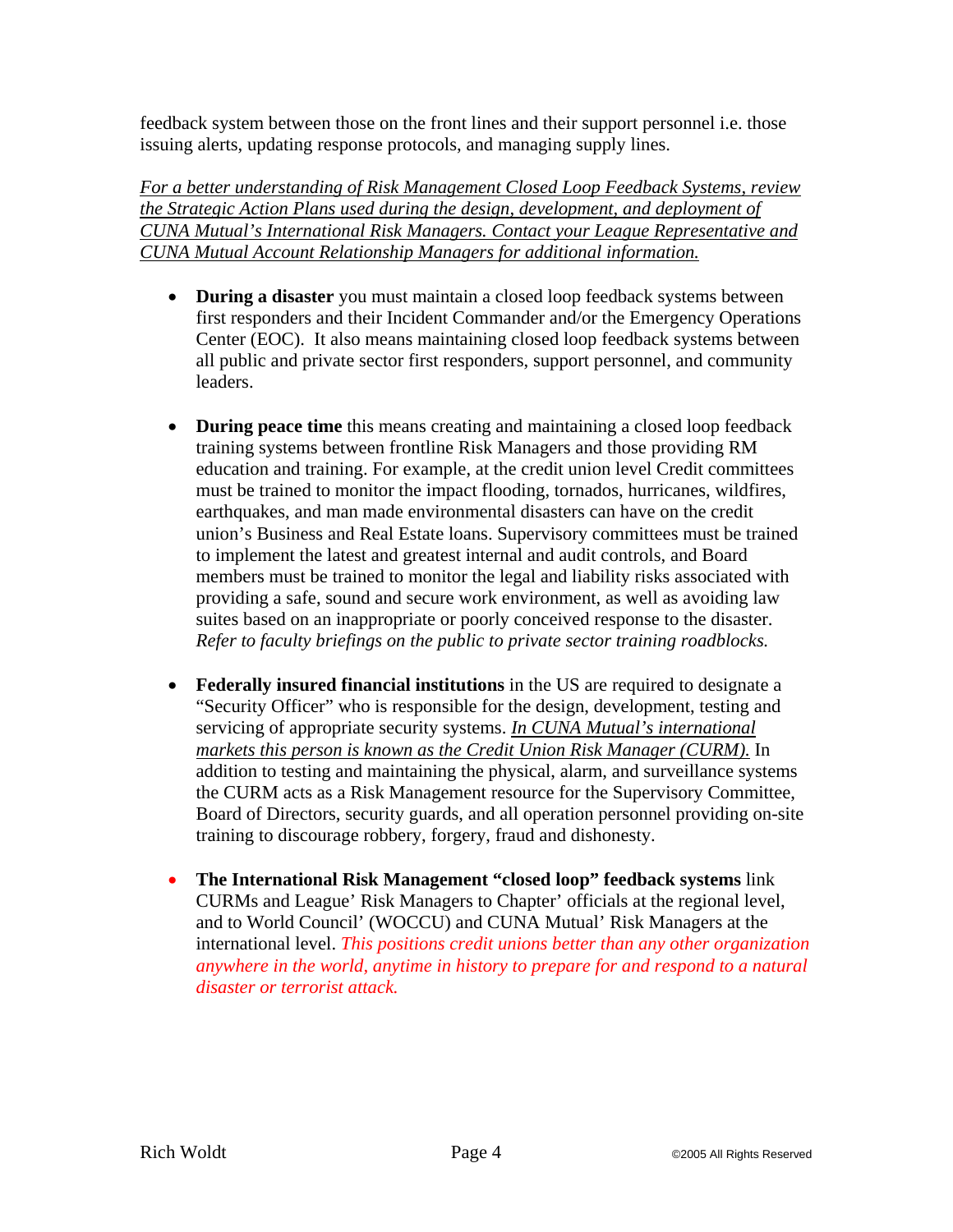### **Adapting Incident Command to Financial Cooperatives:**

We've seen how credit union' organizational structure facilitated managing risks during hurricanes Ivan, Katrina, Rita, and Wilma (*Refer to our RMLC library and papers on the "Virtual" Incident Command used during Ivan in Jamaica and the RMLC response protocols we issued during the 2005 hurricanes and wildfires in Oklahoma, Colorado, Kansas, Texas and Florida. Also, read the session summaries from the Western States Volunteers Conference in Las Vegas in February 2006*). It is this inherent cooperative spirit and structure that has made the Incident Command System work so well throughout the credit union movement.

The Incident Command System (ICS) has basically seven key accountabilities overseen by the Incident Commander (IC). Use the following diagram as a template. Remember, the ICS is designed to expand and contract (concertina effect) as needed so while each will vary depending on the type of incident and scope, all unified commands will include the following seven accountabilities (Safety, Information/Communications, Liaison, Operations, Planning, Logistics, and Finance).



### **Incident Command System – It's a Public and Private Sector' Partnerships**

**One of life's fundamental principles is; "We are all ultimately responsible for our own safety, security, and well being." Period!** If we choose to ride out a hurricane or tornado when we've been given fair warning, we're going to have to accept the consequences. Another fact of life is the first person at the scene will be whoever might be near and that will usually be a friend, family member or neighbor. *This means to be rescued you might want to be on good terms with those close bye and do what you can to prepare them to come to your aid until the professional "public" responders have arrived.* 

Challenges grow as the scope of the incident becomes a community wide event. The scope can be immediate such as when a tornado touches down or a terrorist attacks, or it can be caused by **"Scope Creep"** such as when a hurricane intensifies and just keeps on going or a wild fire burns out of control.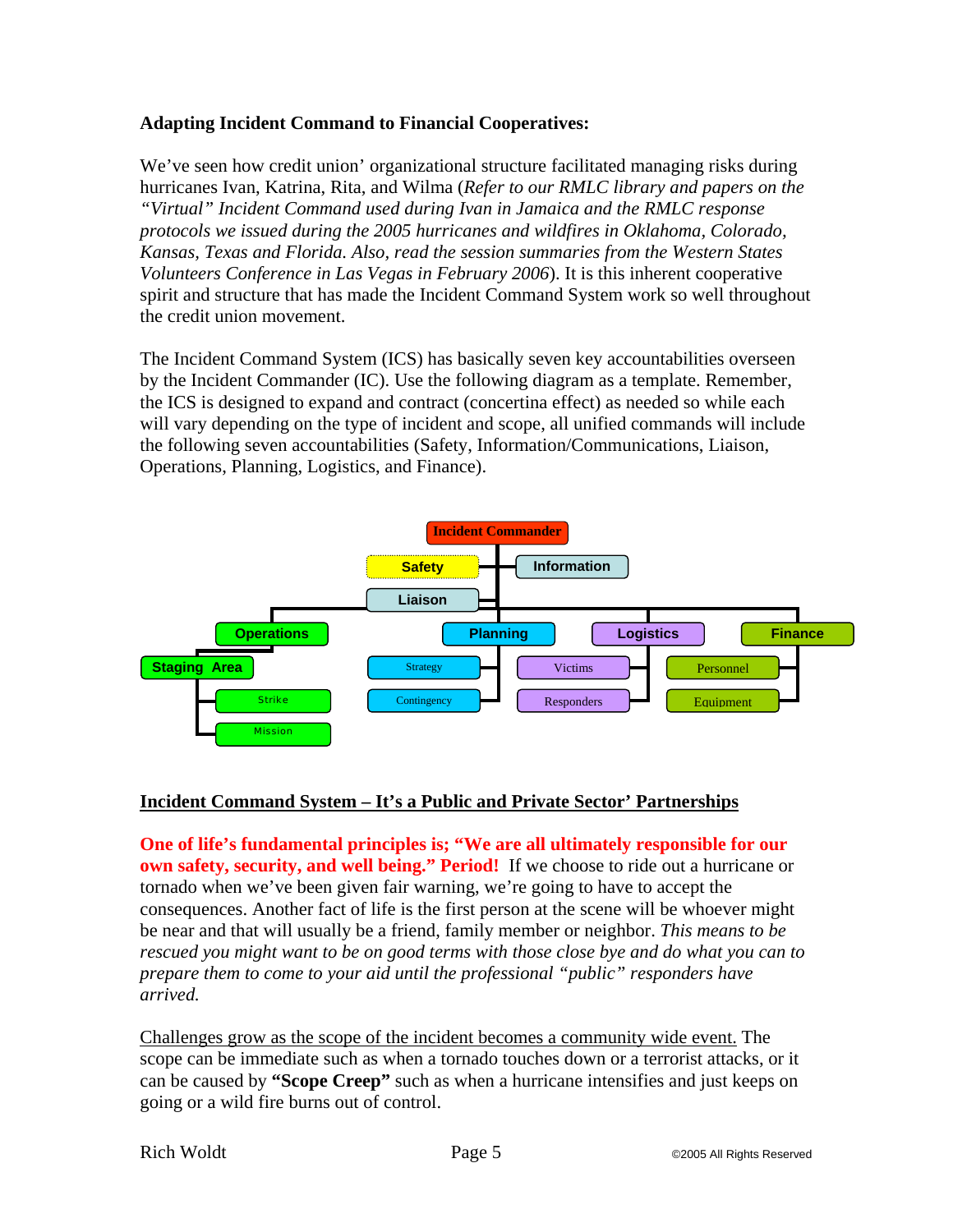Preparing for, responding to, and recovering from large scale natural disasters and terrorist attacks requires a coordinated response from both the public and private sectors. **Public to private partnerships need to be formed so as public resources are depleted a private sector response moves in to reinforce recovery efforts.**

From a public sector standpoint, responsibility for citizen safety starts at the local level and moves out based on requests for aide and assistance. In the US and around the world aide must first be requested and is usually governed by a pre-approved "mutual aide" agreement. *That is why in the US and in most countries it's the local fire chief who takes command during a disaster and why, at the end of the crisis, it's the local government who'll be held responsible for picking up the tab. In most countries it's called "Home Rule." That is, in a Democracy, elected local governments rule and therefore are held accountable for the costs of recovery. This underscores why the Chief of Finance in the Incident Command System must keep accurate records of all responding assets.* 

We learned much and will continue to learn from Katrina. For example, she proved that coordination of responding resources, flexibility in execution, and the ability to adjust when under fire were the three most important factors leading to mission success or failure. She also proved hurricanes trigger an increase in Pure Risks (burglaries, robberies, looting, vandalism, forgery, embezzlement, gang reprisals, kidnapping, etc.) and Speculative Risks (extortion, fraud, scams, and embezzlement in disaster relief programs). At the end of the day, she validated the credit unions approach to Disaster Recovery, Business Continuity, and Contingency Planning. And, she gave us a wake up call telling us to refocus on event planning, incident management, and forming public to private partnerships.

### **It was the best of times – it was the worst of times!**

Anyone in their right mind would not consider going through a hurricane as "the best of times." Yet, any experience that brings out the best in us can't be all bad. In addition to Maslow's theory on the "Hierarchy of Needs" (*Refer to my white papers*) he said, "Satisfaction is the alleviation of anxiety." Therefore the threat of disaster offers us an opportunity before to plan with a satisfaction in a plan well written, respond during with the satisfaction in a plan well executed, and after with a satisfaction in a job well done. *For examples of his theory, I recommend you read the Best Practices – Disaster Recovery Lessons Learned published by Credit Union Magazine and Florence Roger's white paper (Florence was the CEO of the Federal Employees CU during the Oklahoma City bombing. She continues to be one of my most treasured RM mentors, a lady of great wisdom and experience).* 

Learning is one thing, remembering, sharing, and implementing best practices will be the real challenge. Surveys indicate the half-life of education (the time it takes to forget ½ of what we learned) is something less than six months especially when it comes to lesions that traumatized or shattered our confidence. **Consequently, we need to adopt a Risk Management "Strategic Action Plan" that accurately documents what we've**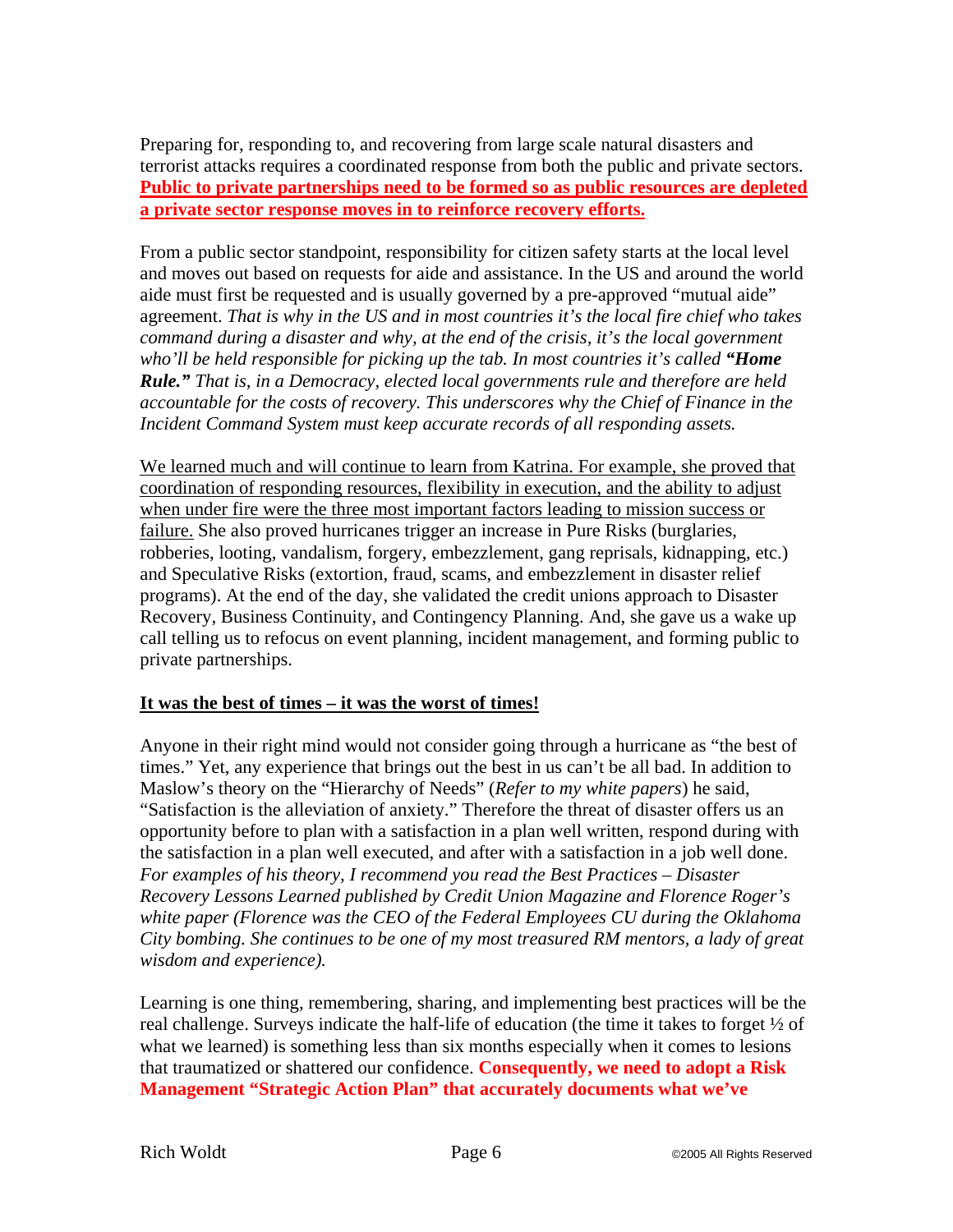**learned, reduces it to a language we all understand, and systematically shares appropriate response protocols community, region, country, and world wide.** The credit union movement is ideally positioned to execute such a plan through its Chapter meetings, League training programs, National and International associations and financial cooperative regulators. Credit unions have and will continue to live up to their fiduciary and philosophical duties under any circumstance no mater what the crisis.

Yet it's not just organizational structure that positions credit unions for success, it's our philosophy. Call it sharing, networking, or just people helping people. Credit unions have demonstrated throughout history that they can respond without hesitation to the physiological, belongingness, and self actualization needs of hurricane, tsunami, earthquake, and wildfire victims. At the heart of our soul is our "Not for profit, Not for charity, But for service" traditions. Thanks to the Internet, we're now even better equipped to share best practices, respond more quickly, and act more decisively than in the past.

### **Lessons and "best practices" learned from Hurricanes Katrina, Rita, Wilma, Ivan and other large scale, community wide disasters:**

Two primary lessons are taught during every community wide disaster. First, it is imperative to have a well tested "disaster recovery" plan to ensure your survival, and second, it's imperative to have public to private "business continuity" partnerships in place to support the recovery process. Katrina tested and in most cased reaffirmed the credit union' evolution from disaster recovery planning in the 70s, to business continuity planning in the 80s, contingency planning in the 90s and event planning/Incident Command training since Y2K. The credit unions that had tested branch banking, joint service centers, and mutual aide agreements in place prior to Katrina responded more efficiently and effectively and recovered more quickly than those who relied on traditional disaster recovery protocols.

**The credit union movement would be well served taking advantage of its organizational structure and teaching community leaders the differences between Disaster Recovery, Business Continuity, Contingency Planning, Event Planning, and Incident Management. Focus should be on forming grassroots chapter to chapter private to public partnerships that perform as a unit during a crisis much like the military performs when fighting a war.** *Refer to my white papers on "veteran" and the Incident Command System.* 

**I'll use the ICS organization/flow chart to catalog Katrina' best practices.**  *Remember "green" lights, signs, etc. help designate Incident Command posts, vehicles, and the emergency operations center (EOC).*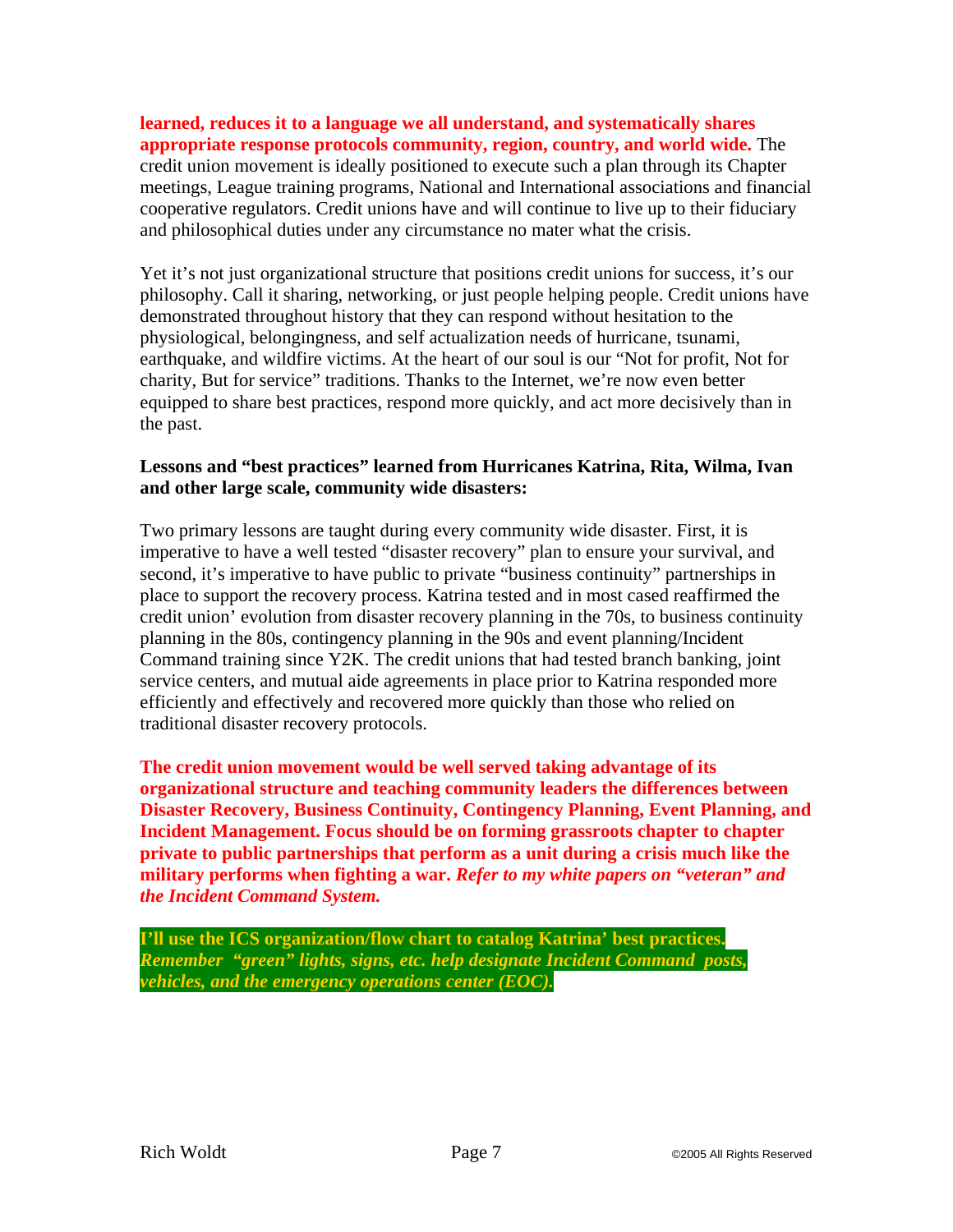### **Credit Union' Best Practices during Hurricanes, Wildfires, and other Disasters**



**The "basic" Incident Command Organization/flow Chart** 

#### **Incident Commander:**

The credit union should designate one person to be Incident Commander (IC). I recommend the credit union CEO or Board Chairman because they tend to have both pre approved authority to act and ability to act immediately. During Katrina there was often confusion as to who was in command. Needless to say authority and responsibility transfers when the IC passes command to someone else. *Refer to IC tutorials for specifics on changing command and IC briefings.* 

The IC must immediately take command and demonstrate by his/her actions that he/she is taking over command and control of the situation. They should tour the scene, assess the damages, determine the initial scope, the potential for scope creep, whether a single or unified command will be needed and declare the level of the disaster. During Katrina there was always doubt as to who was "in command" what the scope was or what it might be. The incident commander must act decisively and act aggressively to set the tone from the top that he/she is in control of the situation.

If a unified command might be needed, the Incident Commander should immediately designate his/her four chiefs (Operations, Planning, Logistics, and Finance) and instruct them to get ready to respond. For example, the Chief of Logistics should designate locations for the Emergency Operations Center (EOC), the Chief of Planning should draft an action plan for the first six hours, the Chief of Finance should prepare to record responding personnel and equipment, and the Chief of Operations should begin to set up a staging area near the incident. *Refer to staging area tutorials, our tri-fold for first responders, and the best practices section of this document.*

As soon as the scope of the incident has been determined, the Incident Commander should alert Risk Managers at credit unions within their chapter, their Credit Union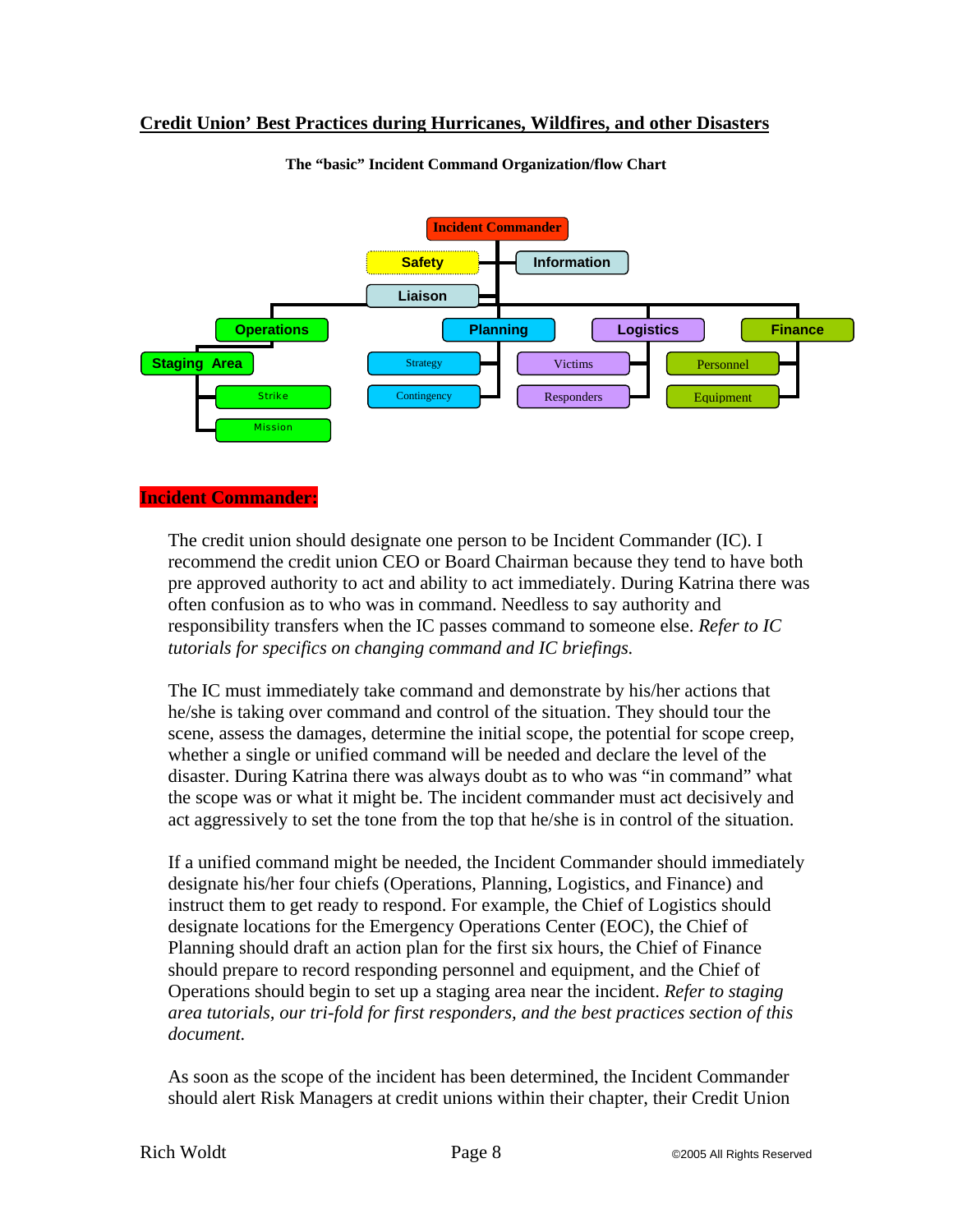League, and their national trade association. Exchange landline, cell phone, fax, and email contact information and request appropriate assistance. For example, during the hurricanes of 2005 the Texas Credit Union League emailed credit unions days in advance with email and toll free numbers members could use to keep informed. The IC should also verify contact information with their sponsors, bonding/insurance companies, and critical service providers (data processors, utilities, emergency services, etc.).

*When a unified command is established make sure the credit union league has the name, credential and contact information for chiefs of operations, planning, logistics, and finance. The goal is to make the ICS as efficient and effective as possible. For*  example, the Chief of Logistics at the League can work directly with the Chief of *Logistics at the credit union to set up the EOC, and staging areas. The Chiefs of Finance can work together as a chapter to establish liquidity needs throughout the area.* 

# **Safety:**

- *1.* The first focus should be on credit union staff, employees, volunteers, and their families. There were times during Katrina that focus was first on providing victims with member services. While this is credit union tradition, unless the individual knows they and their loved ones are safe, any effort to perform will be limited at best. *This is why we give so much attention to our locate – lockdown – and link protocols.*
- 2. Before anyone is allowed to respond, they must first be properly equipped and trained for their mission. (*Refer to our tri-fold for first responders*).
- 3. Before anyone is allowed to respond you should have an understanding of their physical limitations, medical disabilities, and performance skills when under duress. During Katrina, many volunteers step forward knowing full well they where putting themselves in harms way not only due to Katrina but their willingness to ignore their own limitations.

### **Information/Communications:**

Katrina taught us that depending on traditional communication links is foolhardy during a disaster. First most systems failed not unlike they failed in New York on 911. Second, 100 years of dogging the hurricane bullet had lulled too many into a false sense of security. Third, those in command were often the same who failed to prepare the area for the impending disaster so finger pointing, blame shifting, and outright miss information was the order of the day. While the media can be an asset, their focus on the devastation and first responder failures did much to increase the guilt, fear and sense of being out of control.

1. Katrina taught us to have back ups to our backups. Lessons learned on 911 were reaffirmed. For example, Sprint launched a focused response to include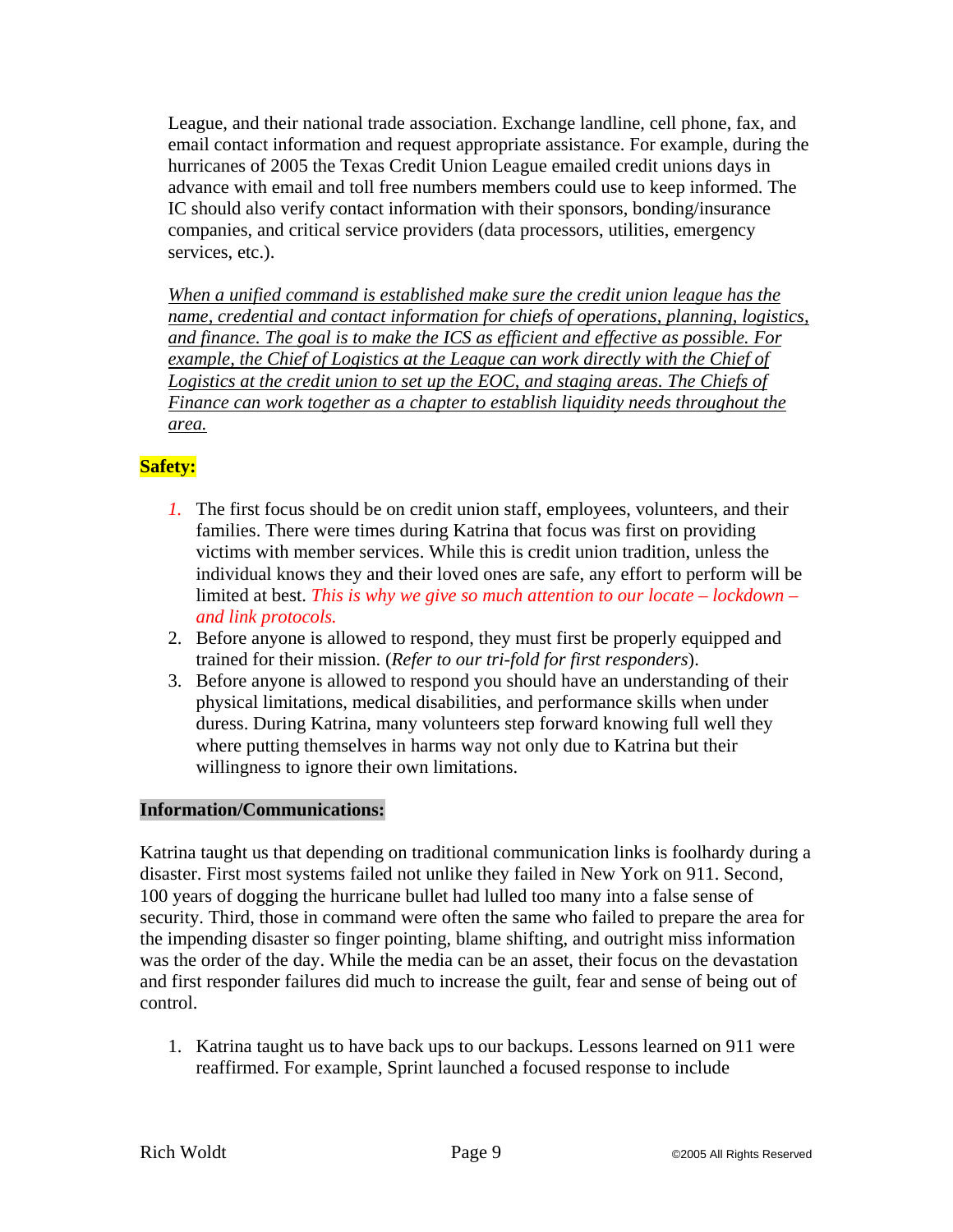channeling thousands of cell phones and support technology into the region. (*Refer to faculty briefings and the Sprint/Nextel web site for details*).

- 2. Katrina taught us the need for improved satellite and remote surveillance systems.
- 3. Incident Commanders need to be schooled on handling the media to include interview backdrops, focusing on facts, handling questions and answers, and knowing what and how to respond.
- 4. All organizations public and private must speak with one voice.
- 5. Credit unions published flyers and posted emergency contact numbers on we sites for insurance companies, FEMA, the Red Cross, and other emergency services organizations.
- 6. The media need to pre position stationary and remote surveillance and avoid intentionally putting their employees in harms way which encourages those who want to ride out the storm for their 15 minutes of fame.
- 7. Credit unions set up command centers at their offices equipped with personal computers, telephones, and fax machines for members to use.
- 8. Credit unions set up one emergency call in number on which they provided updated information on the recovery process and progress.
- 9. To ensure members were reached, credit unions issued press releases, placed ads in local newspapers, sent out flyers, and direct mail, and placed banners outside branch offices alerting members to when they would be reopened.
- 10. Credit unions also used in-house video systems and internet cameras to customize information going out to members.
- 11. Credit unions used pop ups to provide employees and their families with recovery suggestions, and alert them to resources in their area.

### **Liaison:**

The Incident Commander might act as his/her own "Liaison" during a single command. For example, he waits for a tow truck to remove a vehicle after an accident. During a "unified" command the liaison directs traffic to make sure responding assets reach their designated staging area. The Liaison can also act as the go-between the Incident Commander, Command Staff (Chief of Operations, Planning, Logistics, Finance) and Staging area managers.

### **Chief of Operations**

- *1.* Operation Chiefs and their alternates should be well schooled in Incident Command and managing incident operations. I recommend studying the RMLC Incident Command tutorials and contacting your local fire chief and Director of Emergency Government for the latest ICS training. The Operations Chief should know who the local Director of Emergency Government, Fire Chief and Sheriff are, and be familiar with their first responders and response protocols to include policies for housing in place and evacuations. *Refer to RMLC instructions for first responders, evacuees, and victims.*
- 2. The assumption is first responders are already at the scene and the Incident Commander has ordered a "Unified" command. The Logistics Chief should have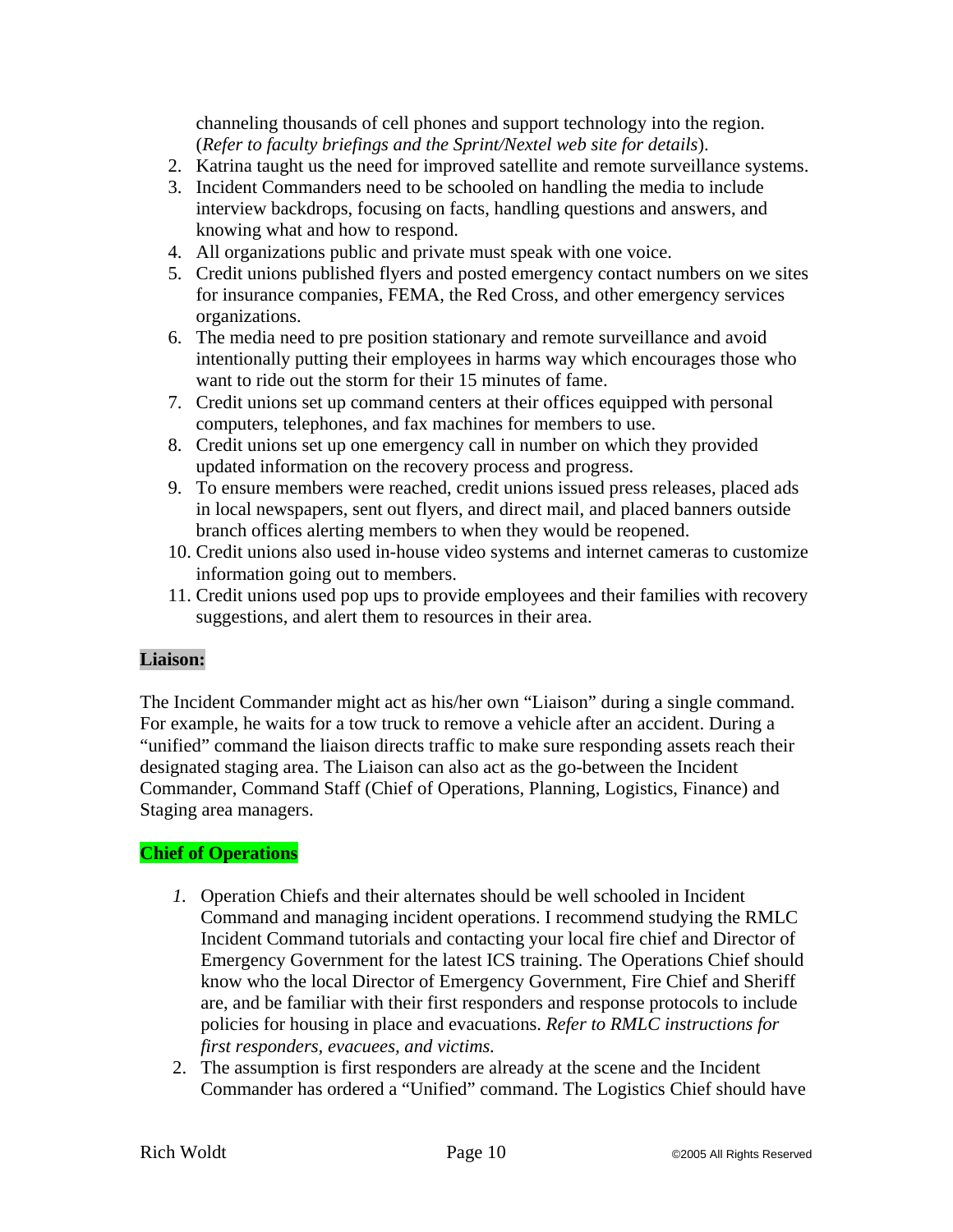designated a location for the Emergency Operations Center (EOC) and initial staging areas. And, the Planning Chief should have written an initial response plan for the first few hours. Therefore, the first duty of the Operations Chief will be to assemble response assets at the staging area(s) and decide on a variety of "strike" or "mission" operations.

- 3. Typically, Operations will focus on four areas (Life Safety, Communications, Property Protection, Transportation/Evacuations, and Reconstruction).
- 4. First focus on life threatening situations to include:
	- a. Neutralizing any threat to responders such as taking out snipers, containing toxic chemicals, putting out fires, etc.
	- b. Than focus on triage and evacuations to extricate victims from the scene and transport them to care facilities.
	- *c.* Finally, based on your "housing in place" and evacuation decisions, implement transportation and evacuation protocols. *Refer to our tri-folds titled "Instructions for Evacuees" and "Instructions for Victims" and "Instructions for First Responders."*
- 5. In some respects, "communications" is almost as important as responding to nonlife threatening triage. You need only remember the Sago Mine disaster and the miss communications that followed to know what damage can be done when the news media picks up on a miss communication between first responders. There were false reports of survivors when in fact all 12 than 13 families lost their loved ones. The Operations Chief should focus on the following:
	- a. Make sure all information released is factual, clearly communicated, verified and authorized by the Incident Commander. The incident should have one spokesperson trained in dealing with the media.
	- *b.* Access to Operations and Staging Areas should be limited to authorized response personnel and all inquiries for comment should be directed to the Incident Commander. *Credit unions should consult with their Public Relations professionals at their Credit Union League and National Associations.*
	- c. Know that you'll not be able to avoid the media. If called for a comment, ask for a call back number and take time to assemble your thoughts and clear your comments with those designated by the Incident Commander.
		- i. Avoid saying 'No Comment" rather if you don't know admit it and offer to research the question.
		- ii. Issue the facts ASAP especially if the facts are really bad as withholding such information only erodes your credibility and increases the trauma. The best way to reduce fear is to provide victims with facts about the incident. The best way to increase the sense of being in control is to be considered a reliable and reputable source of information. Credit union members want to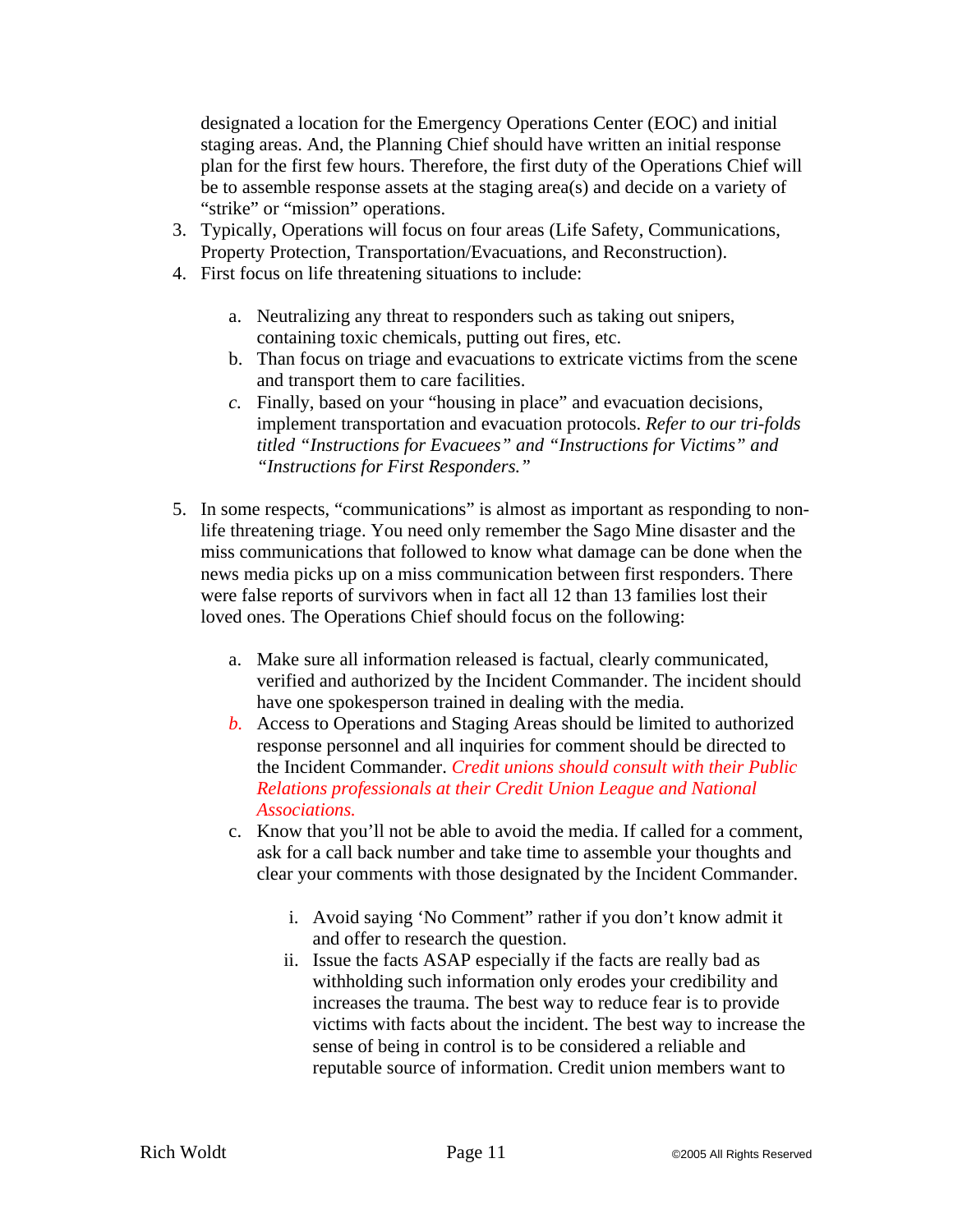hear from their credit union leaders that their savings are safe and their future is in good hands.

- d. Before your next disaster, school personnel at your credit union in dealing with the media. The media can be a valuable tool in getting the word out to members and instructions to responders. Papers and television anchors want visuals, radio anchors what comments. Give it to them, but do it through trained public relations professionals.
- 6. After life safety issues are address, an important role of Operations is to meet the victims liquidity needs which might include getting them access to their SD boxes, line of credit, etc. They need reassurance that their funds are safe and they'll be available if needed.
- *7.* The keys to a fast, efficient, effective and complete recovery are in the partnerships credit unions maintain between themselves, sponsors groups, and critical resource providers in both the public and private sectors. The credit union movement therefore is ideally structured to respond to any disaster no mater what the scope. *The goal of operations should be to unite credit union within their chapters, leagues, and national trade association and focus them on the region victimized by the disaster. Using the Incident Command System and an incident management tool and the National Incident Management System (NIMS) and the common language, credit union around the world credit union can move as well trained militia during any disaster or terrorist attack.* The partnerships inherent to the world credit union movement from chapters through the World Council of Credit Unions (WOCCU) stand as a role model for the world and a template for incident command.
- *8.* The benefits of "branch banking" were underscored time and again throughout hurricane season 2005. Without a doubt, the most frequently mentioned lesson from Katrina is how valuable branch banking systems were when meeting the liquidity needs of victims, evacuees, and first responders.
- 9. Setting up a reliable phone-tree system will keep everyone in touch and reduce the number calling one number or relying on one line for information.
- 10. Credit union employees should exchange cell and home phone numbers and if possible carry a credit union directory of numbers/home addresses and a local telephone directory throughout the incident.
- 11. During Katrina credit unions offered shelter at offices equipped with kitchens and open space for people to sleep. They also assisted those with generators to get fuel and ensure generators were properly located and safely used. Leagues helped identify fuel sources.
- 12. Signage is important. It should be simple, easy to read and upbeat. Print should be large enough to see from a distance and signs should be posted high enough so it can be seen over the shoulder of the person in font of you. Color coding, design, using shapes similar to road signs can help i.e. black on white rectangular for informational, yellow triangle for warning, red octagon for STOP, etc.
- 13. Mainframe backup tapes should be tested with core processors and with the Fed and taken off site as safe distance and direction from impending danger.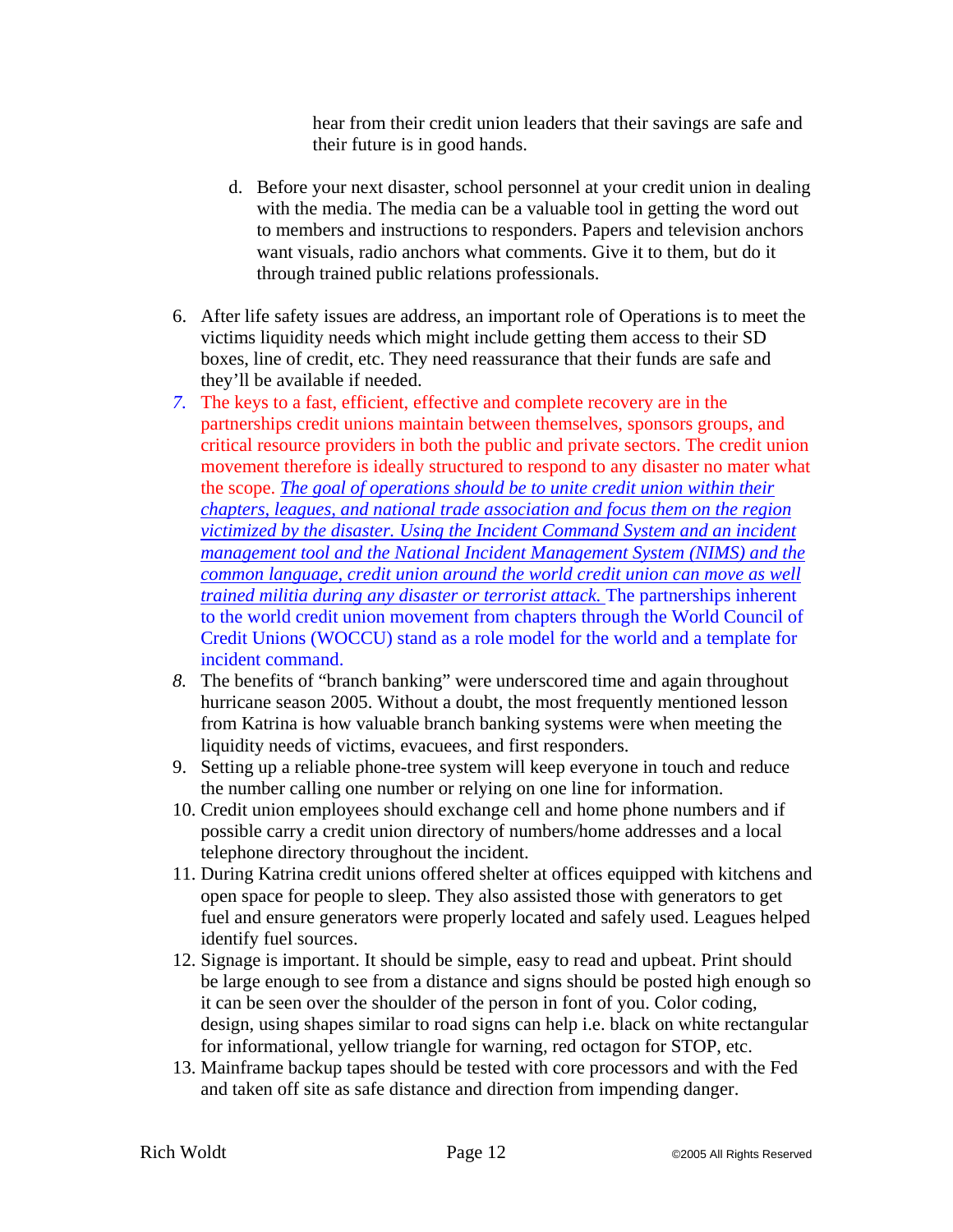- 14. Keeping in touch with employees and members during and after a disaster should be a top priority. Focus on facts and scheduled updates. For example, post hourly updates at a designated location in each shelter, update outgoing messages and answering machines, etc. Focusing on facts reduces fear because it tells victims what to expect. It also sends a message that someone is in control.
- *15.* Credit unions with mobile units found they could not only move operations out of harms way but follow their members during evacuations and set up near and in shelters where members congregated. As oppose to maintaining a hot site, mobile units seam to provide more options and provide an ability to move out of harms way. This is especially true when dealing with a hurricane or wildfire. *They are however, more vulnerable to attacks by vandals and terrorists. If mobile units are an option you'd like to consider, they should be equipped with appropriate security and staffed by specially trained personnel. Contact your bonding company and League for assistance in setting up and operating a mobile unit.*

### **Chief of Planning**

- 1. Planning Chiefs and their alternates should be well schooled in Incident Command and incident planning. I recommend studying the RMLC Incident Command tutorials and contacting your local fire chief and Director of Emergency Government for the latest ICS training.
- 2. All disaster recovery, business continuation, contingency, event, and incident command plans should be reviewed annually, tested, and approved by both the credit union CEO and Board of Directors.
- 3. Credit unions indicated they conduct drills twice a year and involve all employees. Some conduct drills to include employees filling boxes with supplies they feel they'd need to provide member services for the next seven days. Katrina taught us to plan for a longer period in a stand-alone environment. The national standard is to plan for a minimum 72 hours standing alone until rescuers arrive.
- 4. Trauma management training is a must! Members call with not only their credit union needs but personal and emotional needs. Credit unions need to be prepared to handle such calls if nothing more than knowing how to be good "non judgmental listeners." *Refer to trauma management white papers.*
- 5. Planning should follow a time line before, during, and after the disaster. For example, when hurricane was 200 miles off shore banks started to close. The ICS plan writers write time period plans during and after the incident. *Refer to ICS tutorials for plan writers.*
- *6.* Credit unions need to plan for crises that last longer than a few days. A tsunami, earthquakes, hurricanes, tornados, wild fires, and pandemics could result in being out of your building for months.
- *7.* Keeping in touch with employees, members and the general public during and after a disaster should be a top priority. Planners should design and maintain systems that provide employees and members with updates. Focus on facts and schedule updates. For example, plan to post hourly updates at a designated location in each shelter and update outgoing messages on answering machines, etc. Scheduling briefings gives victims a sense of being in control.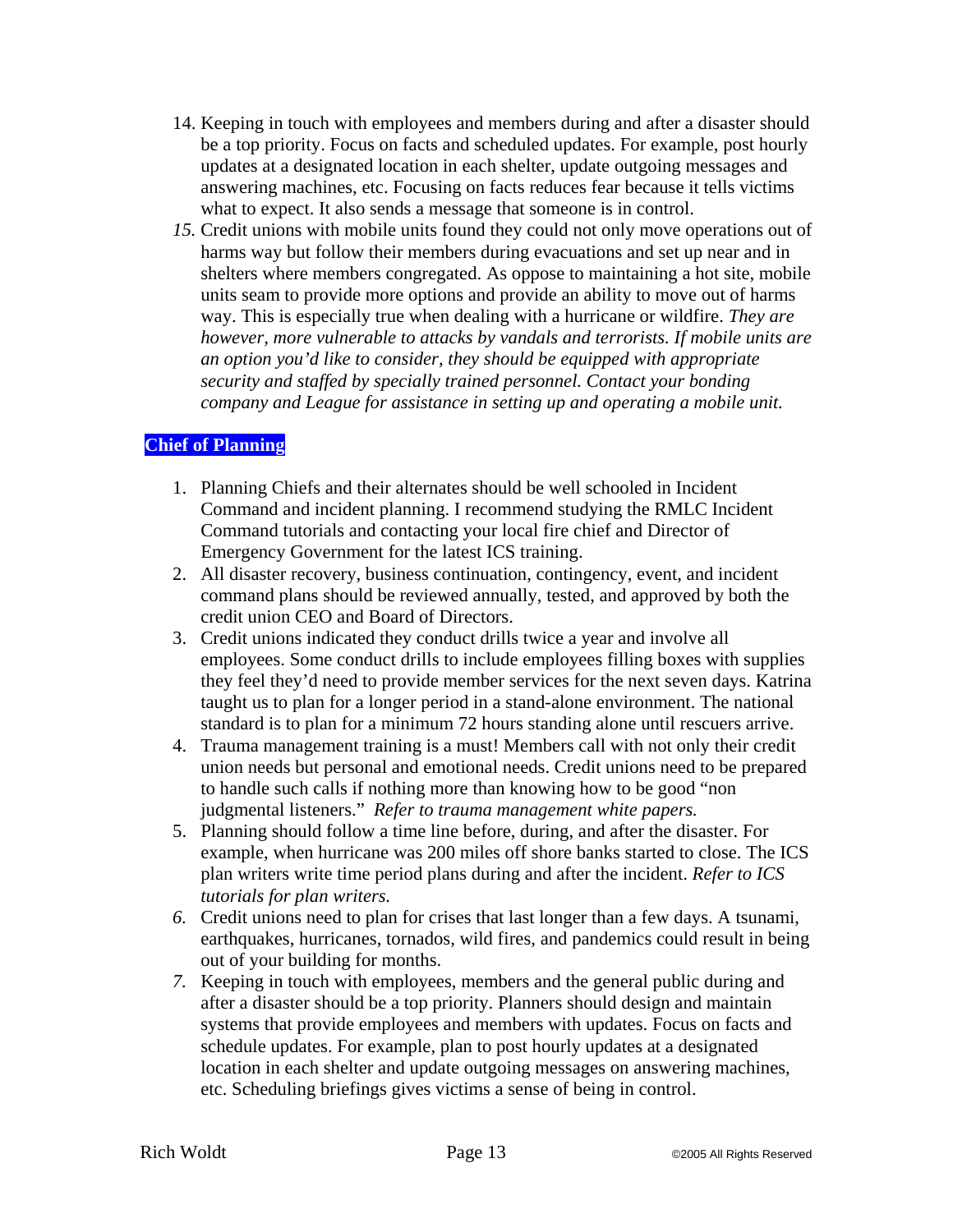- **8.** Planners need to know more about their staffs special needs both to do their job and to maintain their individual life style. For example, someone with dependents at home will not be able to work extended hours and someone on medication might have to tend to their own needs before responding to the credit unions personnel problems. **Cross training personnel should be part of every contingency plan.**
- 9. When the power went out, generators were only used during business hours to save fuel. Plan writers should have guidelines both for safety and use of alternative power supplies.
- 10. After Y2K and 911 many credit unions hired staff members dedicated to business resumption. They strongly recommend this to others.
- 11. Credit union chapters should consider establishing mobile response units.
- 12. Credit unions installed back up emergency generators and rented generators from outside the area to be used by members.
- 13. Chapters should also create an employment log of retired and experience staff resources.
- 14. Credit unions have to pre plan alternative chains of command and pre authorize first responders to act until relieved of their duties.
- 15. The Incident Command System teaches planners to plan according to the specific incident and for time periods requested by the Incident Commander. When, like during Katrina, the scope of the incident immediately overwhelms responders, and scope creep can not be controlled or predicted, the Chief of Planning should write an open ended plan for the worst case scenario. For example, credit unions should write a plan that takes them back to hand posting and pre numbered duplicate cash receipt vouchers.

# **Chief of Logistics:**

- 1. Logistics Chiefs and their alternates should be well schooled in Incident Command and incident logistics. I recommend studying the RMLC Incident Command tutorials and contacting your local fire chief and Director of Emergency Government for the latest ICS training.
- 2. Logistic should first focus on setting up an EOC and staging areas followed by identifying appropriate solutions for "housing in place" sheltering, and evacuations. Note, evacuation routes and alternatives need to be planed well in advance taking into consideration population density, construction zones, available transports, etc. *Refer to tri-fold titled "Instructions for evacuees."*
- 3. Credit unions provided hotel rooms and expense accounts near the credit union office for employees working overtime or having problems commuting to work.
- 4. Some credit unions set up beds at the office for security personnel and stocked kitchens so they didn't have to leave their post.
- 5. Using credit union facilities for shelter provided additional security while the power was out and electronic security systems and access controls were out of service.
- 6. Use bulletin boards at shelters to keep in touch with employees, members and the general public.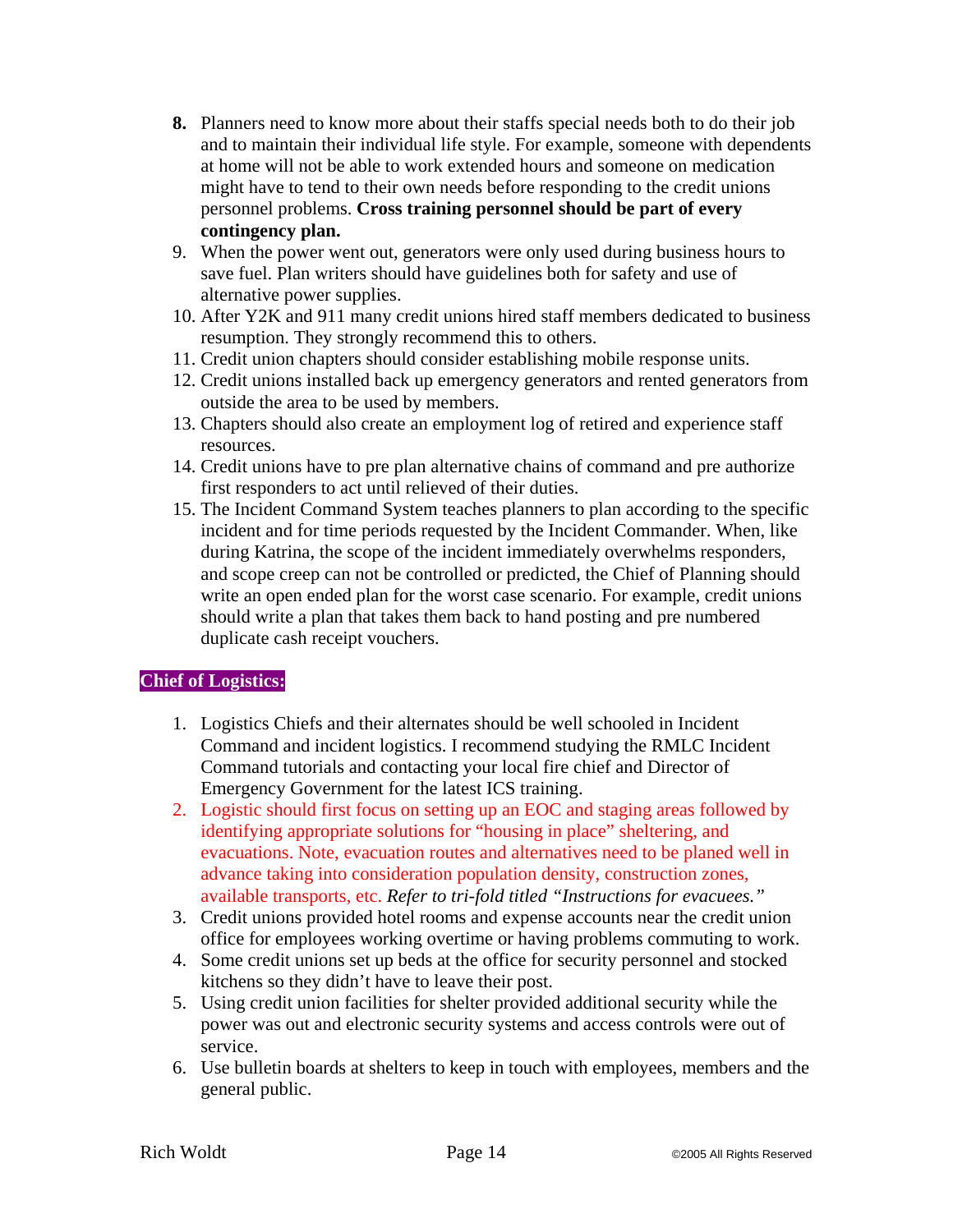- 7. When the power went out, generators were only used during business hours to save fuel. Logistics should have guidelines both for safety, location, and use of alternative power supplies.
- 8. Staffing during an extended crisis requires credit unions to plan around the personal needs of their employees. Staff with disabled, special needs, and elderly family members will have different priorities during a community wide disaster due to their loss of day care and other support systems.
- 9. Credit unions should keep a roster of retired employees and experienced employees in the area to include identifying members and volunteers who might be able to offer their support during a crisis.
- 10. Credit union Logistics should have a plan to locate, transport, shelter, and feed personnel brought in during a crisis.
- 11. Credit unions that use mobile units need to pre-plan parking lot safety and security, access controls and surveillance, etc. *Contact your Risk Manager and Security Officer for physical, alarm, and operational security recommendations.*
- 12. Credit unions have built relationships with sponsors, local schools, community organizations, churches, etc. which paved the way to share facilities during a crises.
- 13. Logistics need to plan for extended stays at alternative locations. This might include signing longer term contracts for housing, staffing, technology, and equipment for alternative sites. Distance, time to move, set up time all has to be taken into consideration. Katrina taught us the value of shared branches, joint service centers, and per arranged partnerships.
- 14. During Katrina, credit unions using the same core processor worked together to get back up and running. The Logistics Chief should work with the Finance Chief to find the most efficient location for staging and recovery. This is usually as close as possible to the scene of the incident. This allows for the integration of critical functions and coordination of recovery processes and personnel. From a trauma management standpoint, it's important to keep victims close to their home, work, and recovery efforts.

### **Chief of Finance**:

- 1. Finance Chiefs and their alternates should be well schooled in Incident Command and Finance management. I recommend studying the RMLC Incident Command tutorials and contacting your local fire chief and Director of Emergency Government for the latest ICS training.
- 2. A critical first step is to establish appropriate internal and audit controls over all financial operations. This includes issuing and auditing pre-numbered, duplicate cash receipt vouchers, channeling deposits through control accounts, separating and rotating critical functions such as posting to accounts, and imbedding internal auditors in the finance area to spot check verify transactions and accounting records. This internal auditor should report direct to the credit union's internal auditor or Supervisor Committee Chairman.
- 3. Credit union disaster recovery teams need authorization to purchase items such as plastic tarps to cover equipment and records, hotel and meals for responding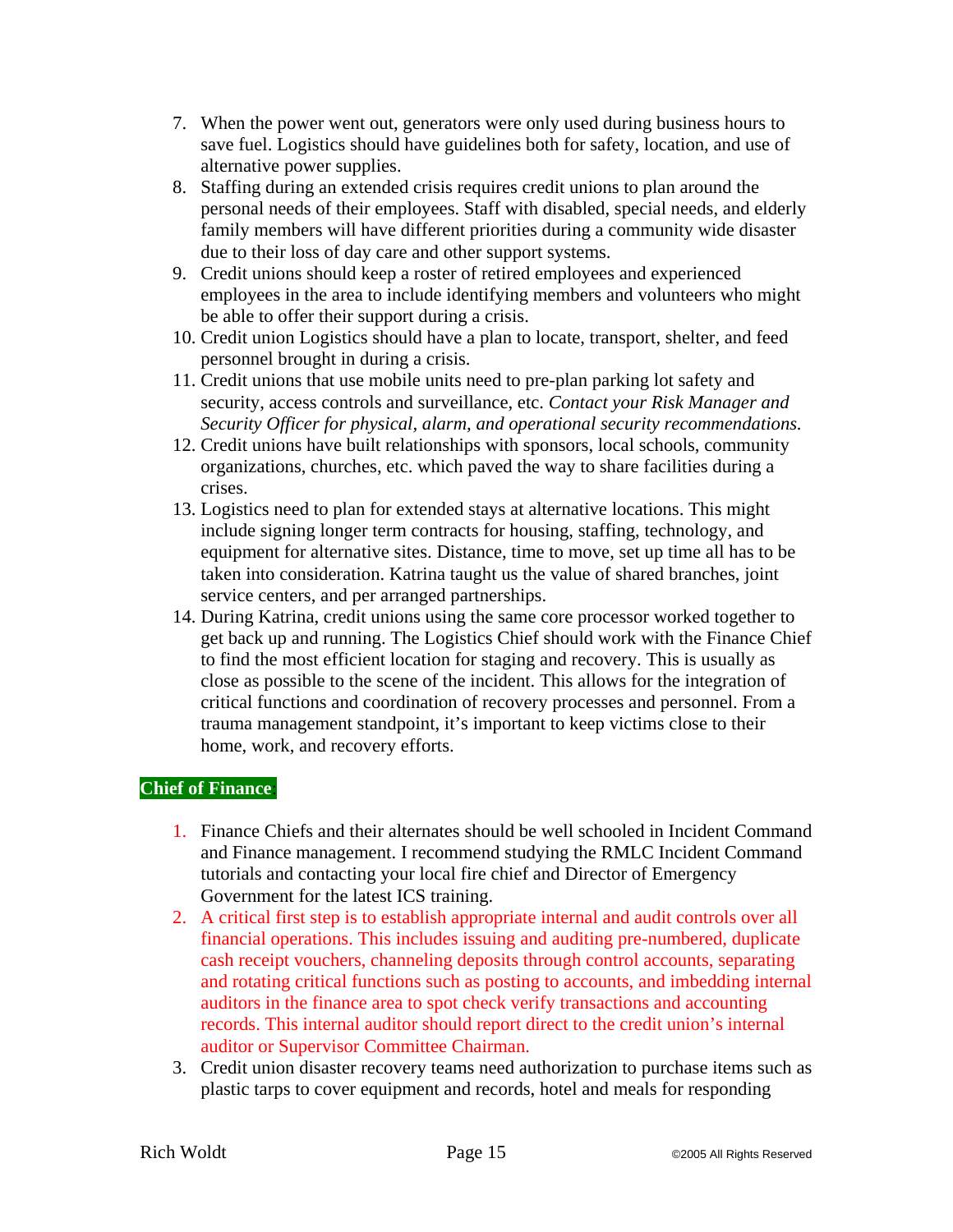personnel, etc. The Finance Chief should have a liquidity management plan for the Damage Assessment Team (DAT), Disaster Recovery Team (DRT), and designated first responders.

- 4. During Katrina, credit unions using the same core processor worked together to get back up and running. Finance chiefs should maintain a list of credit unions in the chapter that use the same core processors. This might allow them to consolidate critical functions and coordinate recovery/data processing personnel at the credit union, chapter, and league level. Disaster recovery programs offered by processors should be designed to adjust with the scope of the disaster so recovery teams can stay as close as possible to the incident scene. This reduces travel, lodging, personnel, and other recovery costs. The Chief of Finance should work closely with the Chief on Logistics when selecting staging area and recovery sites.
- 5. Credit unions contacted victims and offered special loan rates, signature loans ranging from \$3,000 to \$10,000 with 60 month terms and 90 day deferred payment plans
- 6. Credit unions offered payment extensions on existing loans and advanced normal payrolls knowing they'd eventually be reimbursed.
- 7. Some posted payroll deductions even though they knew sponsor groups might have lost their ability to submit payroll deduction transfers.
- 8. Credit unions need to teach liquidity management to members so members know how to estimate their need for cash, credit and debt cards.
- 9. Credit unions also have to have a liquidity management plan appropriate for the scope of the disaster and flexible enough to adjust to scope creep.
- 10. Debit and credit cards where issued to authorized personnel for both business and personal use.
- *11.* Credit unions sponsored a variety of fund raisers and special collections which brought in both currency and personal items such as toiletries, toys, books, magazines, food, etc. for the homeless and designated shelters.
- *12.* Credit unions arranged for grocery stores to cash small checks for members and assisted in management their liquidity.
- *13.* Credit unions arranged for other credit unions to cash member checks at no cost to the member.
- *14.* The duration of the crisis will have a devastating impact on costs as the supply and demand curve changes. Katrina proved for the most part that credit unions failed to consider the extra expenses associated with a large scale disaster. The wider the effected area the more costly it is to acquire recovery assets not to mention personnel.
- *15.* Credit unions need to annually go over their insurance package and consider transferring these risks through business interruption, extra expense, flood, and other appropriate insurance tools.
- *16.* There are many steps that are taken to ensure transactions are properly executed such as requiring additional signatures on checks, requiring specific identification before releasing funds, etc. While these steps should always be taken under normal situations, the credit union' Chief of Finance should be authorized to bye pass normal operating protocols and take whatever additional risks might be